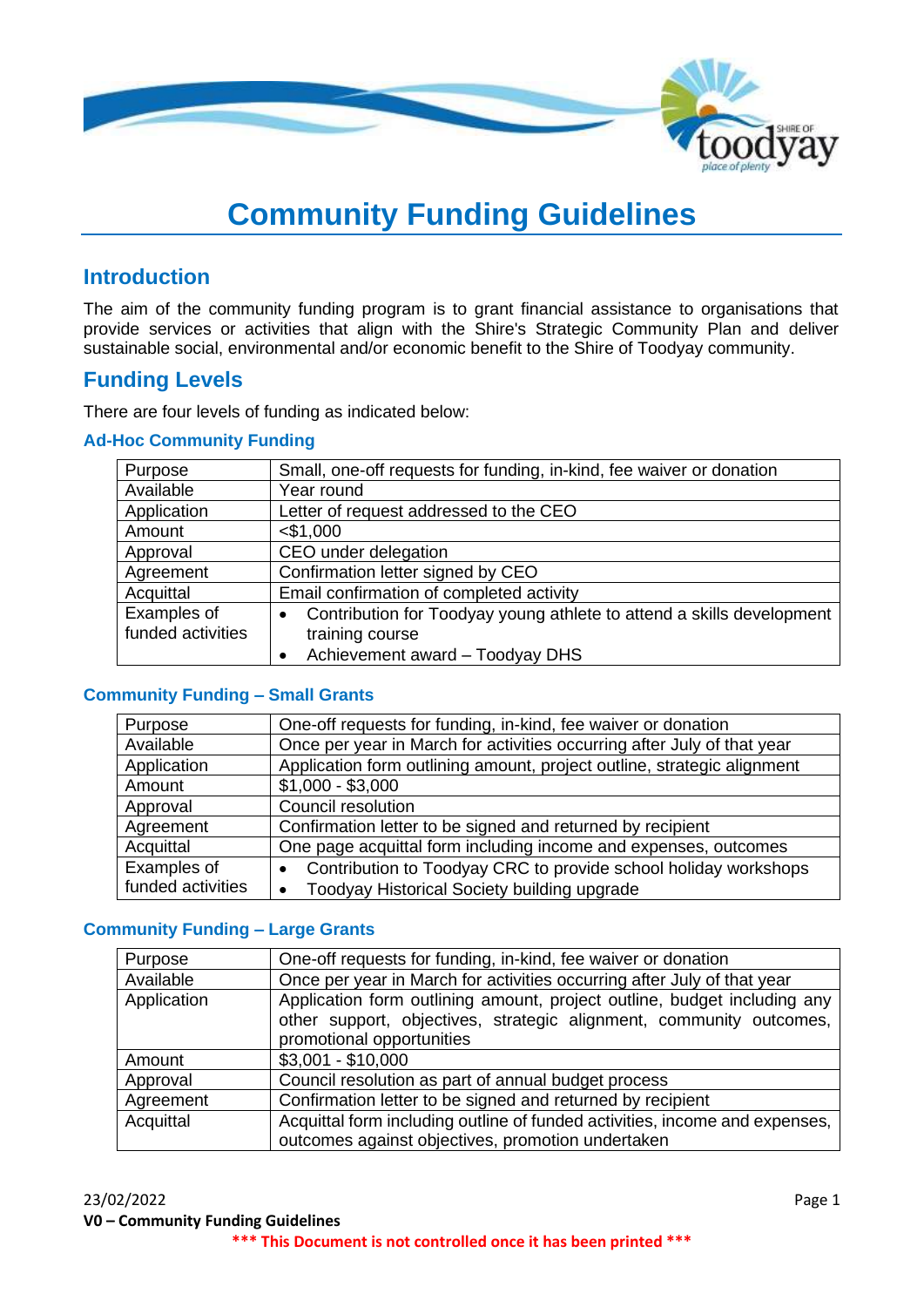| Examples of       | Contribution to upgrade of bowling greens         |
|-------------------|---------------------------------------------------|
| funded activities | <b>Contribution to the Christmas Street Party</b> |

#### **Events, Tourism and Economic Development Funding**

| Cash and in-kind support for large scale activities or events that generate<br>tourism and/or economic development                                                                                                                                              |
|-----------------------------------------------------------------------------------------------------------------------------------------------------------------------------------------------------------------------------------------------------------------|
| Once per year in March for activities occurring after July of that year                                                                                                                                                                                         |
| Application form outlining amount, project outline, budget including any                                                                                                                                                                                        |
| other support, objectives, strategic alignment, community outcomes, risk                                                                                                                                                                                        |
| management planning, promotional opportunities                                                                                                                                                                                                                  |
| Maximum \$15,000                                                                                                                                                                                                                                                |
| Council resolution as part of annual budget process                                                                                                                                                                                                             |
| Funding agreement signed by both parties (max. 3 years) including<br>funding objectives, milestones for payment and reporting                                                                                                                                   |
| Annual report to be submitted in March each year of agreement that<br>includes outline of funded activities, income and expenses, outcomes<br>against objectives, promotion undertaken, challenges and learnings,<br>proposed activities for the following year |
| Cash and in-kind contribution to the Toodyay Agricultural Society                                                                                                                                                                                               |
| Cash and in-kind contribution to the Avon Descent                                                                                                                                                                                                               |
|                                                                                                                                                                                                                                                                 |

# **Eligibility for Community Funding**

#### **Eligible Organisations**

- Community Funding is available to not-for-profit groups and organisations located in the Shire of Toodyay. Applications from individuals will be considered if the activity can demonstrate the benefit to the wider Toodyay community.
- The project must be delivered within the Financial Year that the funding is awarded for.
- All applications must be submitted on the appropriate Community Funding Application Form.
- Community groups/organisations applying for Large or Events, Tourism & Economic Development grants must have an ABN and be Incorporated.

#### **Eligible Activities**

Projects will be considered eligible if they can demonstrate benefit to Shire residents through economic, recreational, social or cultural means:

- Community enhancement.
- Sport and recreation development.
- Environmental wellbeing.
- Events, tourism and economic development.

#### **Ineligible Activities**

- Activities that do not relate to the Shire of Toodyay's Strategic Community Plan.
- On-going operational and administrative costs.
- Profit making activities.
- Retrospective activities.
- Programs, projects and services considered the responsibility of other government departments, individuals and private for-profit groups.

#### 23/02/2022 Page 2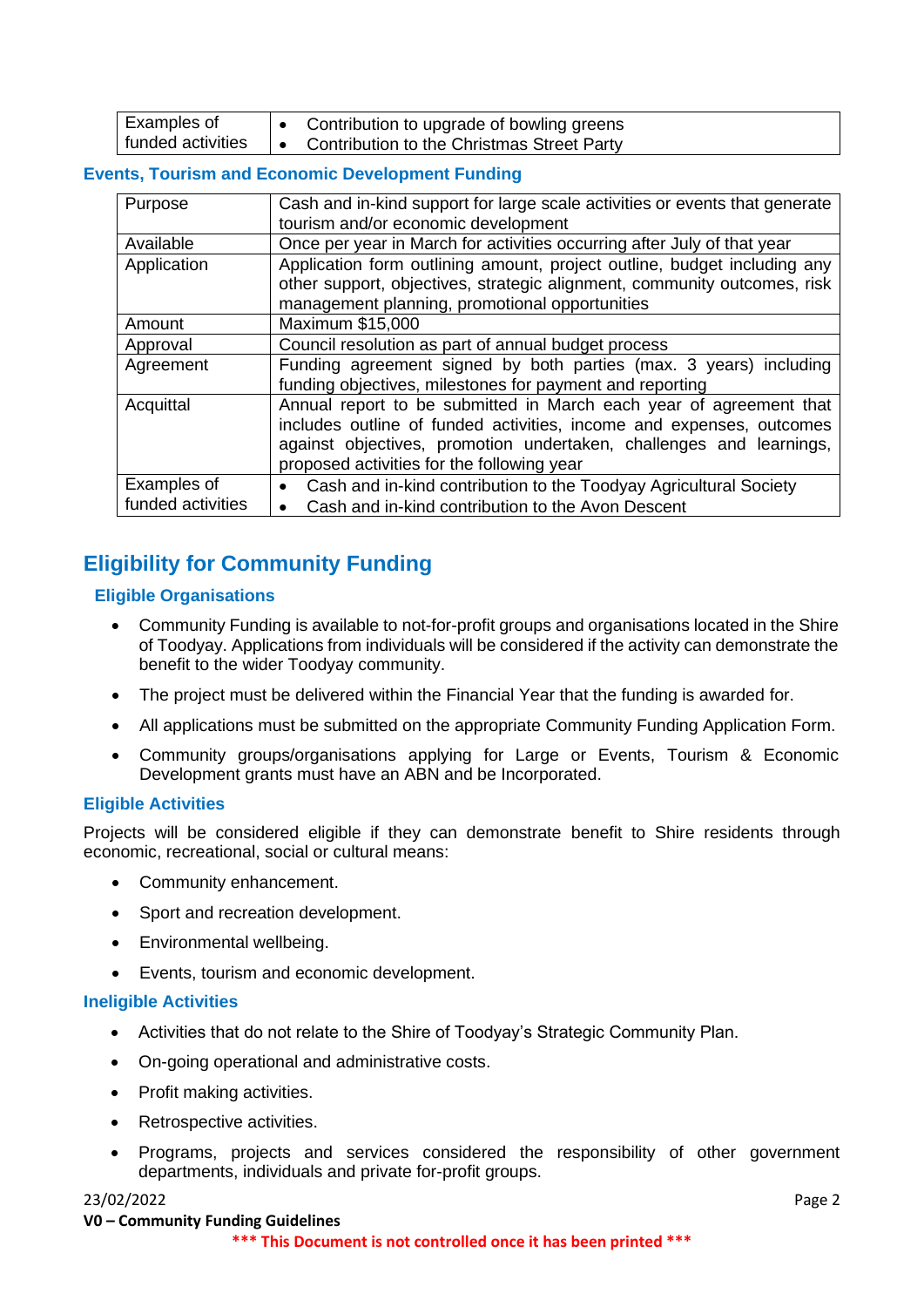# **How to Apply**

#### **Application Process**

Applicants wishing to apply need to follow the steps below:

- Read through the funding guidelines and determine if your community group is eligible for funding.
- Determine which category of funding your project fits into.
- Contact the Community Development Officer to discuss your project.
- Ensure all sections of your application form are complete with all the relevant supporting documents attached.
- Applications are signed by the duly authorised officer from the applicant's organisation.
- The application form is submitted before the closing date.

The Community Funding program will be advertised for a minimum four-week period.

#### **Assessment**

Applications will be considered at the next available Ordinary Council Meeting.

Each Community Funding application will be assessed against how well the activity helps to achieve social, environmental, and/or economic benefits for the Shire of Toodyay. The following criteria will be considered when assessing applications for support:

- Encourages community participation, connectedness and well-being.
- Assists in building community capacity.
- Attracts visitors and generates economic development.
- Increases understanding, protection and appreciation of the natural and built environment.
- Contributes to the vibrancy and quality of life in Toodyay.
- The benefits to the community and Shire as a result of the proposed activity.

Recipients are encouraged to attend the relevant Council meeting where their application is being considered.

All applicants will be advised, in writing, of the success or otherwise of their application within 30 days of Council's decision regarding applications.

#### **Successful Applications**

If your application for a grant or sponsorship is successful, you will be required to:

- Supply a tax invoice with an ABN and GST (if applicable).
- Expend the funding within the allocated time and relevant budget.
- Submit an evaluation report and/or acquittal as required.

# **Large Grants and Events, Tourism and Economic Development Funding**

Applications in the Large Grants category and the Events, Tourism and Economic Development category require additional information in the application and acquittal areas.

#### **Application**

Applicants will be asked to address additional criteria of: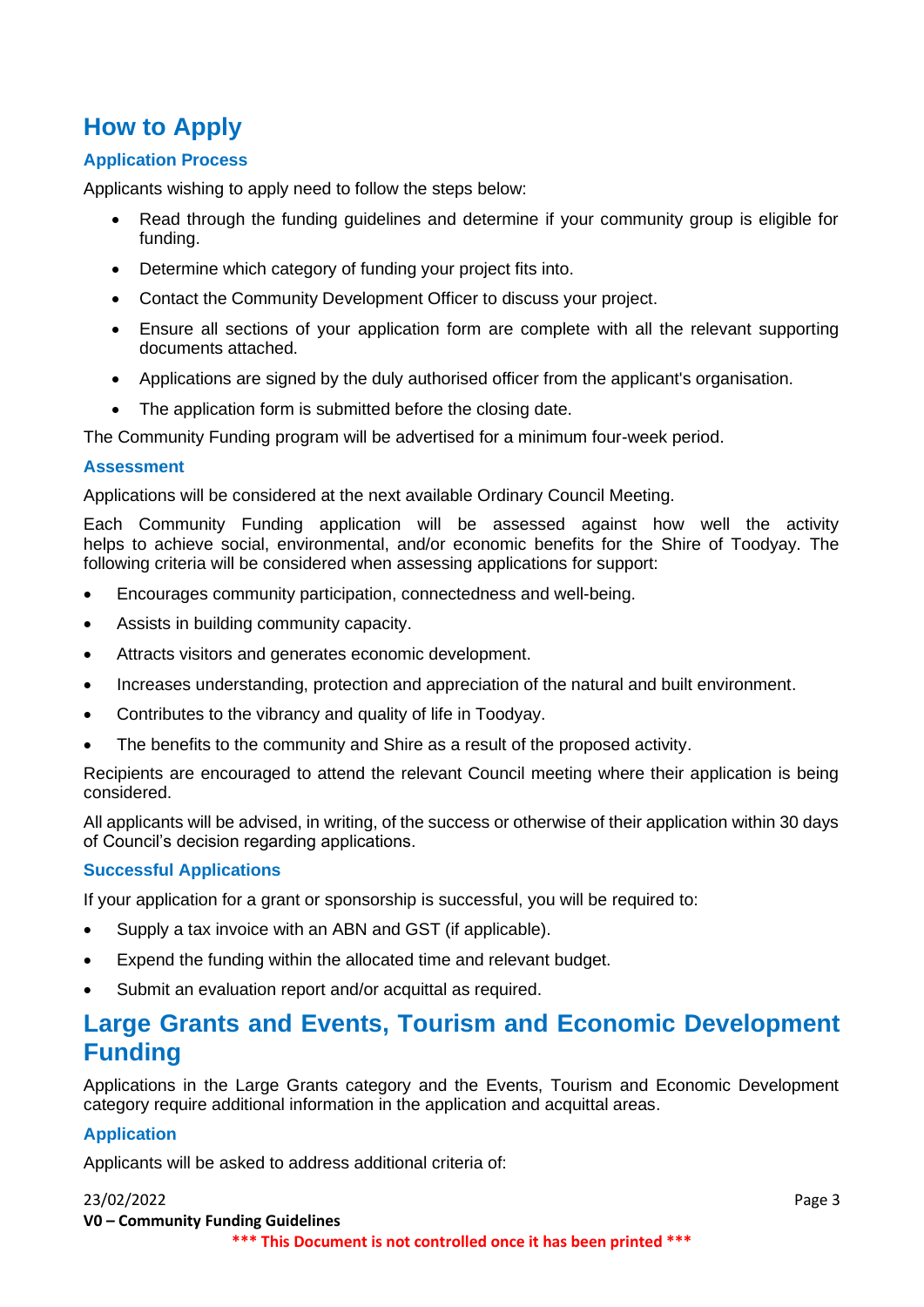#### **Economic Impact**

Examples include:

- Anticipated numbers of visitors (intrastate, interstate, and international).
- Anticipated length of stay and daily expenditure.
- Percentage of budget spent with local businesses.

#### **Social Benefit**

The social benefit of an event is assessed on the potential involvement of the local and larger communities or in surrounding support activities. The more community involvement an event can create, the more favourable the consideration.

#### **Environmental Impact**

The environmental impact of a project is assessed on the positive or negative effect on the environment. Should a project negatively impact in a way that will require considerable restoration of the environment or grounds on which it operates, a less favourable assessment will be recorded against this criterion.

#### **Promotional Benefit**

May include a combination of the following:

- Media engagement and profile Local, State or National print, television, radio, internet, social media etc.
- Prestige level of competition, the status of any competitors / performers / artists / participants/ sponsors, etc.
- Shire Representation the ability for Councillors and representatives from the Shire to be involved in an official capacity.
- Signage/Branding Presence promotion of the Shire's logo at the event, on official merchandise and within other promotional opportunities.

#### **Event Sponsorship Agreement**

Approved applications will require a formal acceptance agreement between the Shire and the Applicant. The Agreement will document the agreed level of financial and in-kind support for the event, and the level of recognition required of the sponsorship.

The agreement will require signatures from the applicant prior to any financial support being released or in-kind works being completed. Failure to meet the requirements of the Agreement may result in the Applicant reimbursing funding provided, and may impact any future sponsorship applications.

Once agreement has been signed by all parties, the applicant is required to provide an invoice for payment of the sponsorship funding. The Shire of Toodyay reserves the right to link sponsorship instalments to the completion of event milestones including the provision of a post-event evaluation and acquittal report.

All successful applicants must complete an Event Application and provide all supporting documents as requested by the Community Development team. This is to ensure that the event is safe, compliant and positively reflects the Shire of Toodyay.

#### **Post Event Evaluation and Acquittal reporting**

The applicant shall provide the Shire of Toodyay with a post event evaluation report (within 30 days event completion) outlining the following:

- 1. General performance and activities of the event;
- 2. Economic impact;

# 23/02/2022 Page 4

**V0 – Community Funding Guidelines**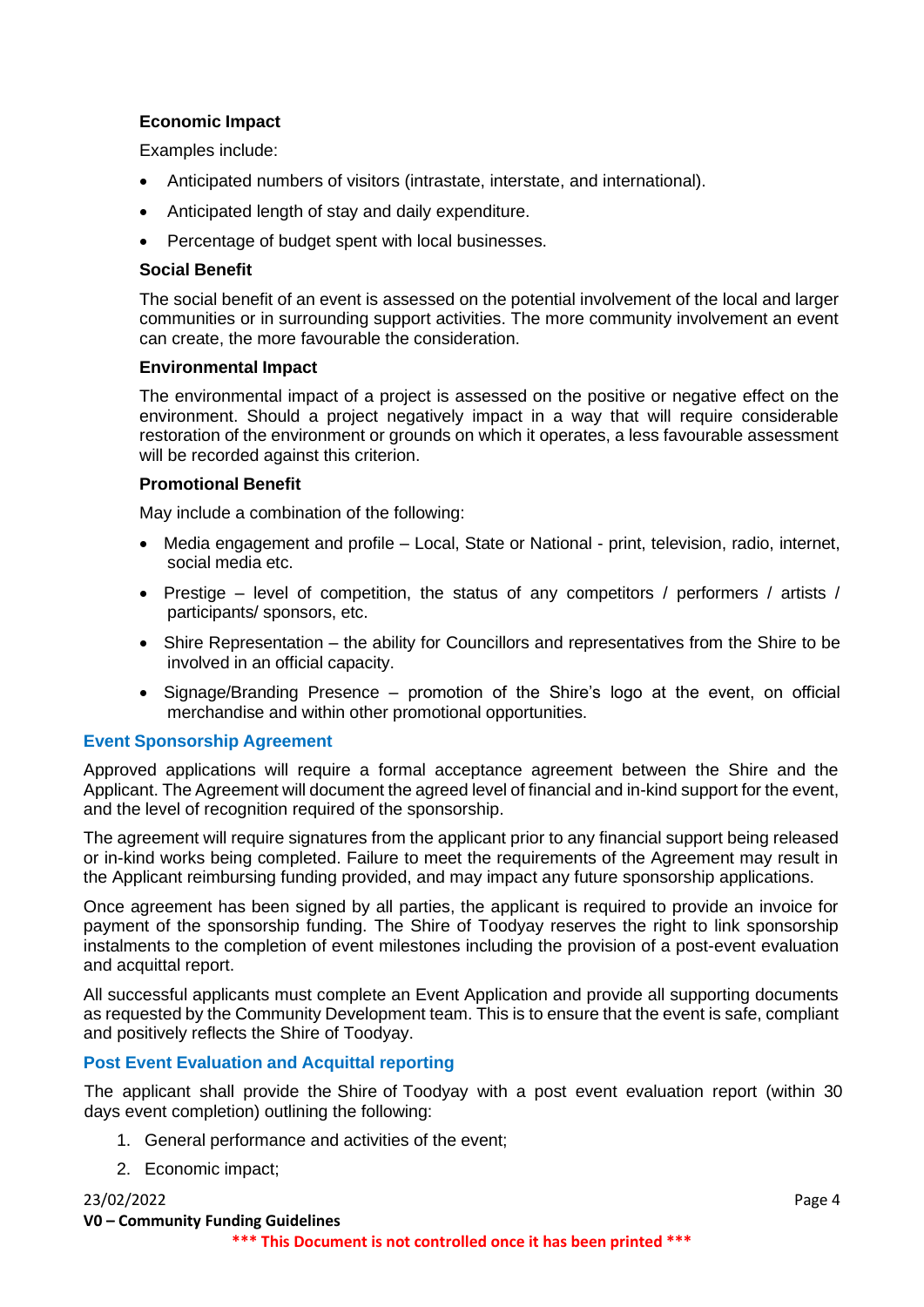- 3. Benefit to the local community;
- 4. Benefit to local businesses;
- 5. Media coverage of the event; and
- 6. Detailed Income and Expenditure Statement

# **Contact**

For further information regarding the Community Funding Program please contact:

## **Community Development Officer**

Shire of Toodyay (08) 9574 9392 [records@toodyay.wa.gov.au](mailto:records@toodyay.wa.gov.au)

# **Reference Information**

Community Funding Policy

# **Legislation**

Nil.

# **Associated documents**

Application Form – Community Funding

Acquittal Form – Community Funding Community Funding Guidelines

# **Version control information**

| <b>Version No.</b> | Date Issued | <b>Review</b><br>position | Developed by | Approved by |
|--------------------|-------------|---------------------------|--------------|-------------|
| V0                 | 16/12/2021  | Original                  | <b>EDC</b>   | <b>MCCS</b> |

| Document control information    |                                      |  |
|---------------------------------|--------------------------------------|--|
| <b>Document Theme</b>           | Community                            |  |
| <b>Document Category</b>        | Guidelines                           |  |
| <b>Document Title</b>           | <b>Community Funding Guidelines</b>  |  |
| <b>Document ID</b>              | COM <sub>7</sub>                     |  |
| Document Owner (position title) | <b>Community Development Officer</b> |  |
| <b>Author (position title)</b>  | Economic Development Coordinator     |  |
| Date of approval                | 23 Feb 2022 (CRN: OCM010/02/22)      |  |